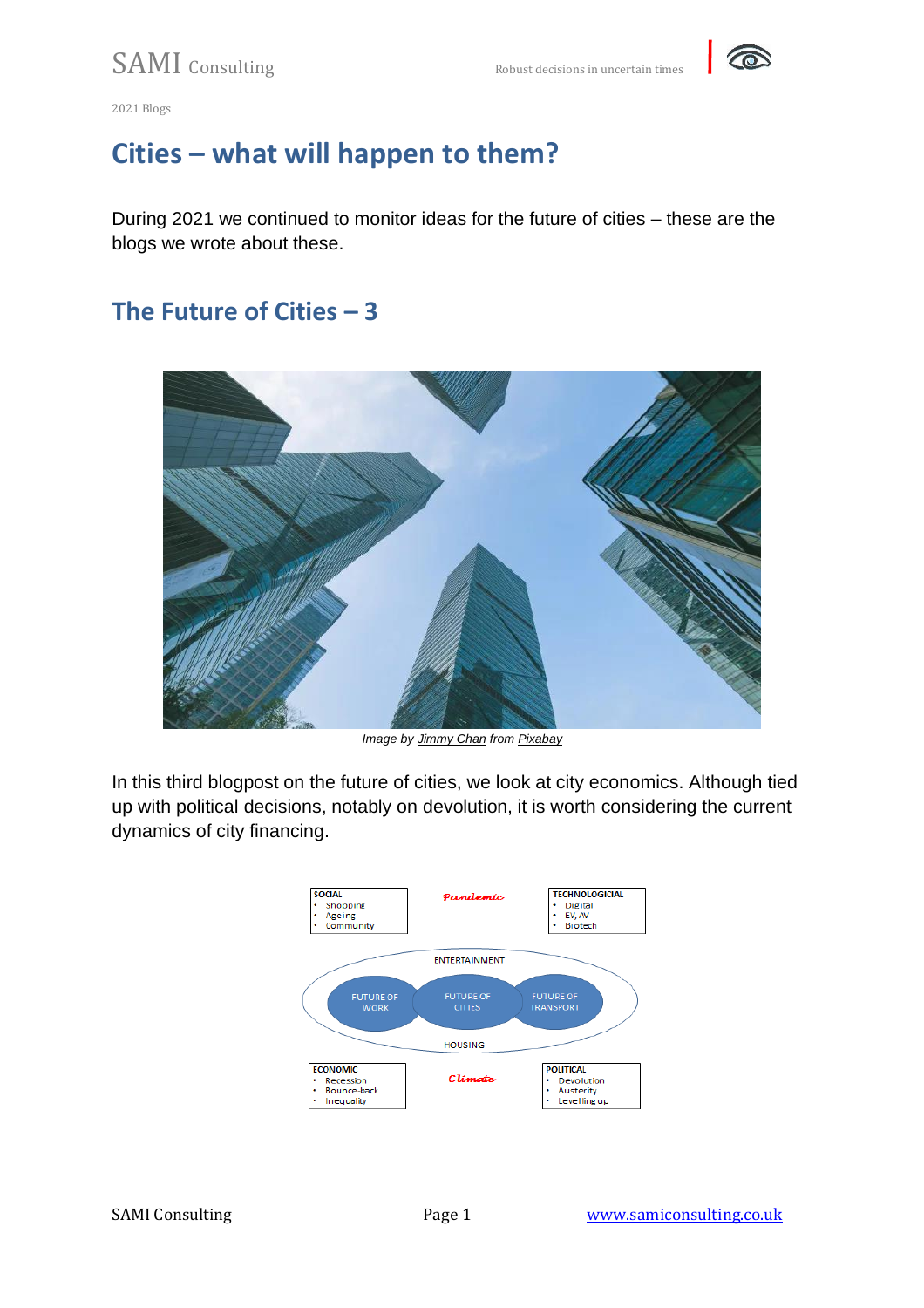

#### 2021 Blogs

Cities contribute massively to the economy. London alone accounts for 25% of UK GDP (2018) and the next 10 largest cities together contribute 16%. But city finances have been under pressure. [Spending power](https://www.instituteforgovernment.org.uk/explainers/local-government-funding-england) has fallen by 18% since 2010, largely because of reductions in central government grants. While grants from central government were cut, rates of council tax were increased generating a 21% increase in real terms in tax raised between 2009/10 and 2018/19. Metropolitan districts and London local authorities have borne the biggest reductions in spending power since 2010. This is because central government grants were cut and these grants made up a larger share of income for local authorities in areas of [higher deprivation](https://www.ifs.org.uk/uploads/English-local-government-funding-trends-and-challenges-in-2019-and-beyond-IFS-Report-166.pdf) (many of which are metropolitan districts or London authorities).

The scope to increase council tax is limited by the requirement to call a referendum if it exceeds a centrally set amount. Since 2013/14 local authorities have kept 50% of the business rates revenues raised locally, while the grant they receive from central government has been reduced to compensate. The government has said it intends local authorities to keep 75% of business rates from 2021/22 with the aim of increasing the incentive for them to promote local growth.

Councils are responsible for social services for adults and children, arts, leisure and sports services, local roads and waste collection. [Social care](https://www.local.gov.uk/sites/default/files/documents/A4%20STATIC%20IMAGE_04_1.pdf) accounts for 57% of council spend. Councils have faced particular difficulties because of rising demand for social care, even though they have – since 2016/17 – been allowed to increase council tax rates more quickly. Because this is a statutory responsibility, cost savings elsewhere (libraries, potholes etc) can represent a large proportionate cut. [Croydon](https://www.theguardian.com/society/2020/nov/11/croydon-council-in-london-bans-spending-over-66m-budget-hole)  [council](https://www.theguardian.com/society/2020/nov/11/croydon-council-in-london-bans-spending-over-66m-budget-hole) is in effect bankrupt – it issued a formal declaration that it cannot meet the legal requirement to balance its books and will halt all but essential spending. (A report by the council's own [auditors, Grant Thornton,](https://www.theguardian.com/society/2020/oct/29/croydon-council-on-verge-of-bankruptcy-after-risky-investments) savaged the council for "collective corporate blindness", so there are also other factors at play there).

In their Budget submissions, co-ordinated for the first time, the 32 London boroughs and the 11-strong Core Cities group — that includes Manchester, Birmingham and Glasgow — have asked for fiscal devolution. They want the right to introduce a tourism tax, borrow against future revenue and reforms to business rates and council tax. With government grants cut by 60 per cent since 2010, local authorities say they need fresh sources of finance to provide essential services. The Local Government Association predicts an £8bn budget shortfall nationally by 2025.

The pandemic and ensuing recession have both ramped up the demand for local government services and massively reduced councils' incomes. In the short to medium term, around [a third of the jobs in cities and large towns](https://www.centreforcities.org/blog/what-does-the-covid-19-crisis-mean-for-the-economies-of-british-cities-and-large-towns/) are in industries that are expected to be severely affected – every city has at least one in five jobs classified as either vulnerable or very vulnerable. Crawley, Luton and Derby have high shares of employees in the aviation industries and employ more people in the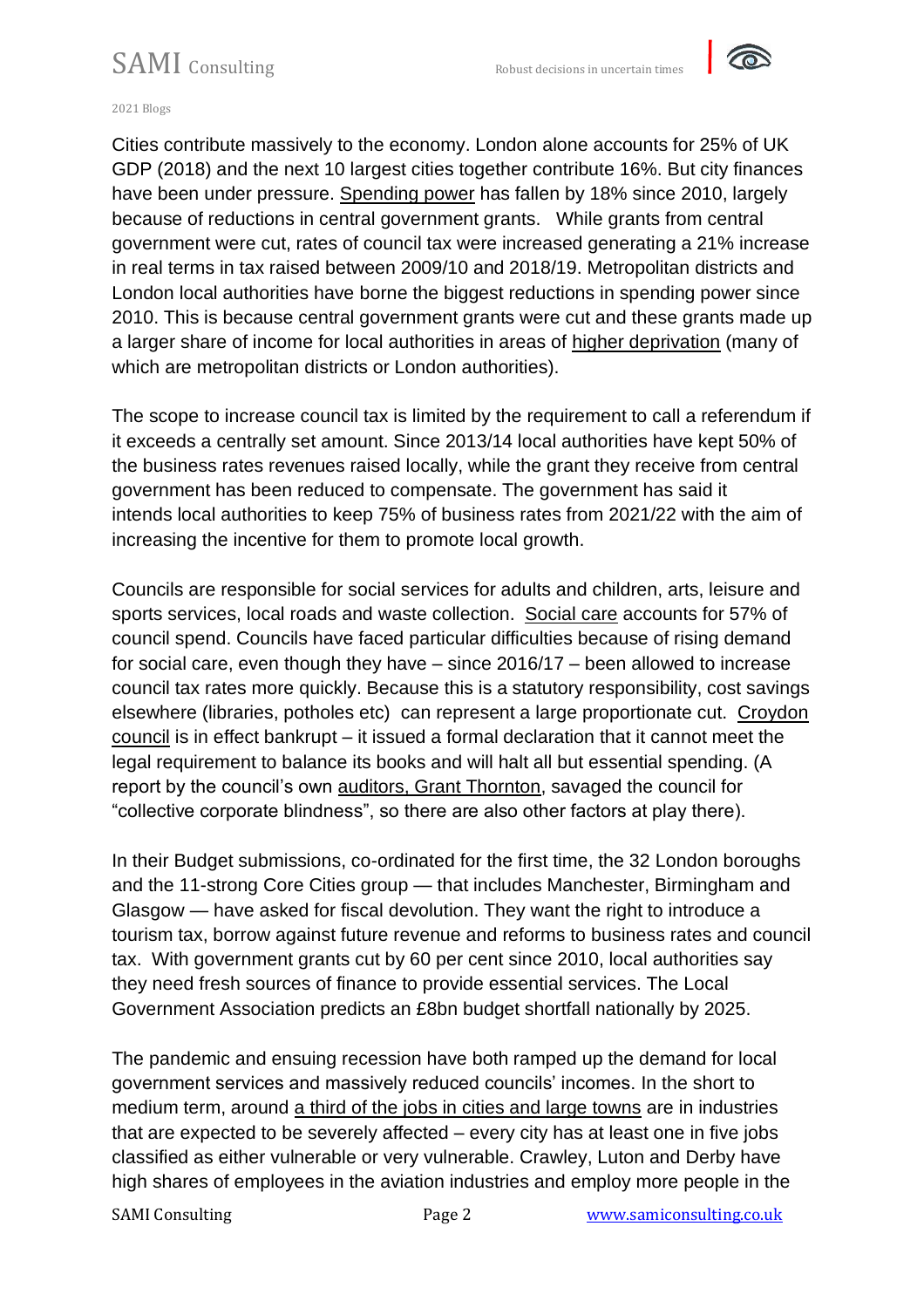

#### 2021 Blogs

automotive sector than in other parts of the country; Aberdeen's industry is largely dominated by the oil and gas sector, which is also expected to suffer particularly from the effects of the pandemic.

The scope for cities to bounce back depends on the proportion of vulnerable jobs in "exporting" industries (that is those that serve regional, national or international markets, in contrast to local services businesses). All of the cities above have more than half of their exporting jobs at risk. Conversely, Cambridge, Reading, Worthing and Edinburgh look relatively resilient.



The future economics of cities and how they invest in infrastructure and "smart" technologies will depend heavily on how the Government manages the exit from the pandemic recession, and the extent of devolution and "levelling up". These issues will be covered in the final blogpost in this series covering the political dynamics of change.

*Written by Huw Williams, SAMI Principal, Published 13 Jan 2021*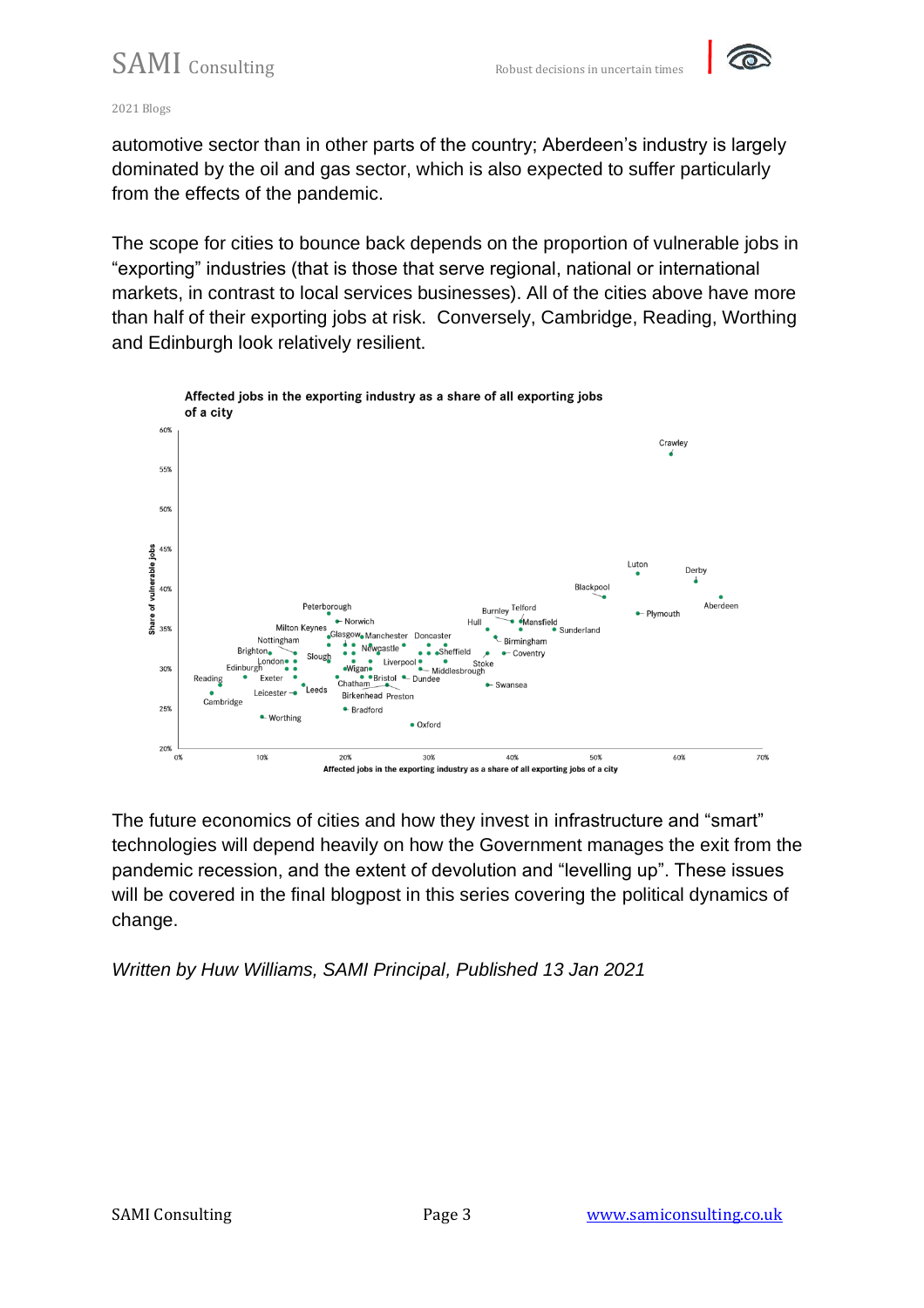

### **The Future of Cities – 4**



*Image by Tumisu from Pixabay*

In this final post on the Future of Cities, we examine the Political decisions that will shape their development. As we noted last time, the economic situation caused by the pandemic forms the backdrop against which political decisions are taken.

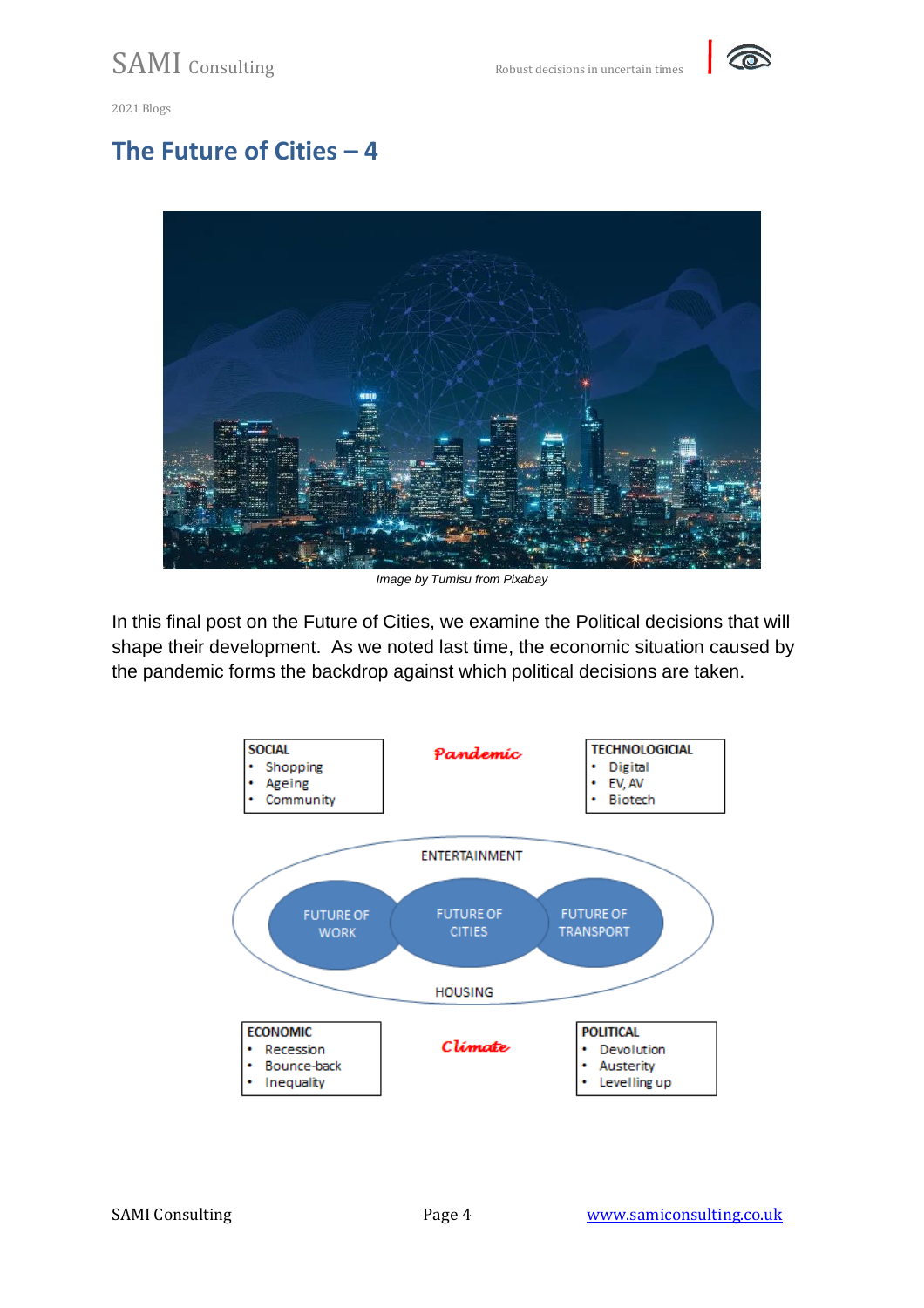

### **Recession – recovery**

Forecasts of GDP growth vary widely over the next few years because of the direct impacts of the coronavirus pandemic and the extended recession which is expected to follow. The World Bank's ["Global Economic Prospects"](https://www.worldbank.org/en/publication/global-economic-prospects) report in June envisaged deep recessions leaving lasting scars through lower investment, an erosion of human capital through lost work and schooling, and fragmentation of global trade and supply linkages. Countries hit hardest by the pandemic – notably the UK – will have lower growth.

The [November OBR forecast](https://obr.uk/efo/economic-and-fiscal-outlook-november-2020/) estimated a fall of GDP during 2020 of 11.1%. There are a range of [scenarios](https://obr.uk/efo/economic-and-fiscal-outlook-november-2020/) depending on the course of the pandemic, but the November forecast of GDP remains 10% below the January 2020 level.



The central forecast returns to January 2020 levels in Q3 2023 and remains about 4% points lower than the March forecast at least until Q1 2026.

For the UK, the country's departure from the EU adds extra uncertainty. Whilst some seem convinced that Brexit will lead to an upsurge in entrepreneurialism and economic prosperity, the official forecasts point in the opposite direction.

## **Austerity?**

The key political decision will be how fast to pay down the higher debt incurred by the emergency measures, and in what way. The November OBR forecast put borrowing at £394 billion in 2020/21 and £100m 2024/25. These decisions will hugely influence the speed, scale and shape of the recovery.

In the EU there seems to be an appetite for a [substantial continued](https://www.brinknews.com/europes-surprising-global-reset/?utm_source=BRINK+Subscribers&utm_campaign=1eb4298ff1-EMAIL_CAMPAIGN_2020_09_29_09_22&utm_medium=email&utm_term=0_c3639d7c98-1eb4298ff1-110166821)  [investment](https://www.brinknews.com/europes-surprising-global-reset/?utm_source=BRINK+Subscribers&utm_campaign=1eb4298ff1-EMAIL_CAMPAIGN_2020_09_29_09_22&utm_medium=email&utm_term=0_c3639d7c98-1eb4298ff1-110166821) funded by borrowing, though some commentators believe even this is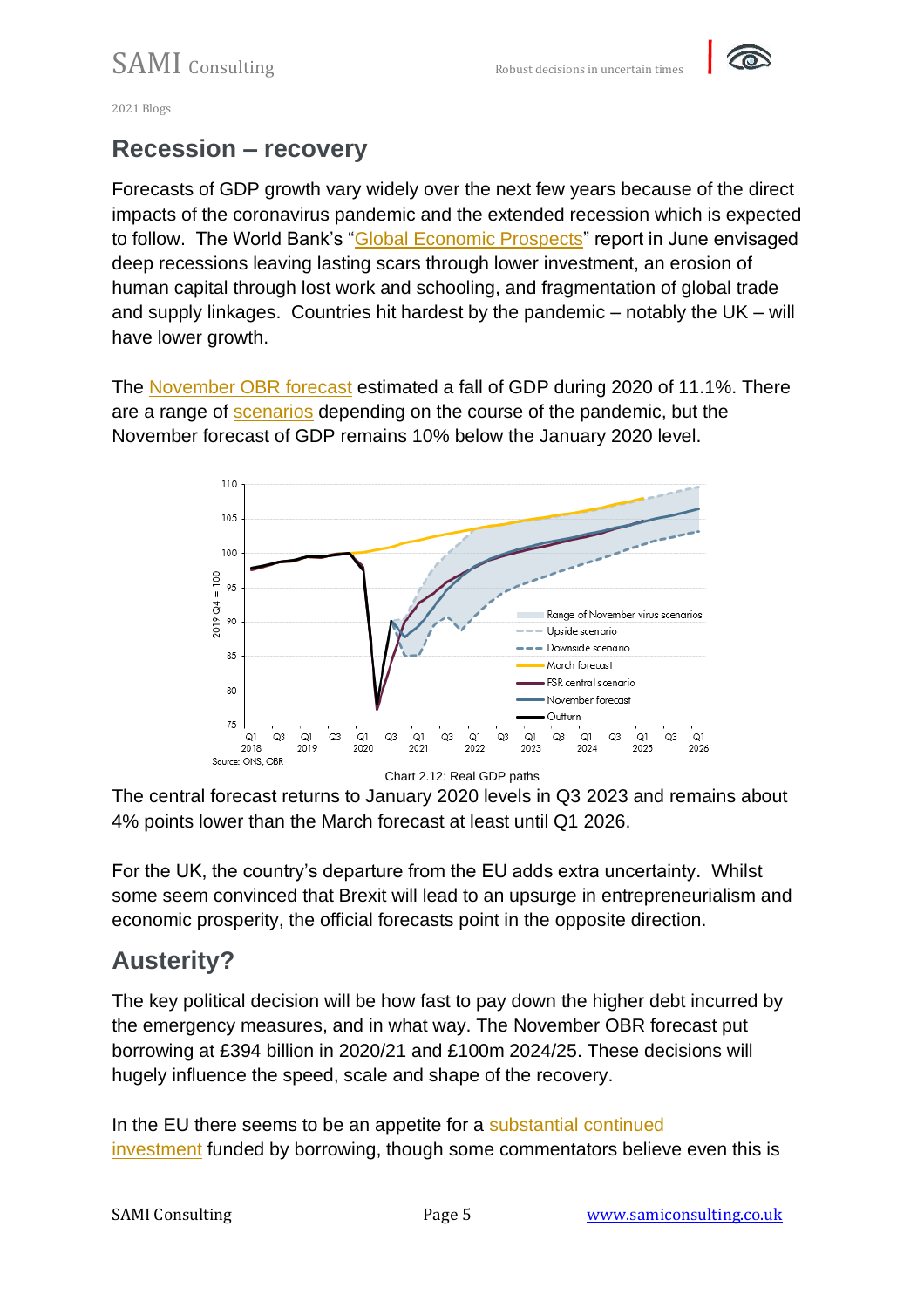

#### 2021 Blogs

insufficient. In the UK, conversely, most discussion has revolved around increased taxation versus more spending cuts.

Paul Johnson, the director of the [Institute for Fiscal Studies](https://www.theguardian.com/politics/2020/nov/25/rishi-sunak-covid-spending-review-uk-spending) (IFS) thinktank, said: "It seems more likely than not that spending will end up significantly higher than set out today [25 November 2020], and so borrowing in 2024-25 will be considerably more than the £100bn forecast by the OBR. Either that or we are in for a pretty austere few years once again, or for some significant tax rises." In [his November Spending](https://www.gov.uk/government/topical-events/spending-review-2020)  [Review,](https://www.gov.uk/government/topical-events/spending-review-2020) the Chancellor announced a public sector pay freeze (apart from the NHS), giving an early indication of his intentions. More recently, Tory MPs have expressed concern about possible tax rises and the Chancellor said there would not be a "horror show of tax rises with no end in sight".

The TUC and public service union Unison have argued that the UK's most deprived [metropolitan areas had to "shoulder the burden of austerity"](https://www.theguardian.com/society/2019/nov/24/deprived-urban-areas-shoulder-burden-of-funding-cuts) between 2010 and 2019.

Analysis by IFS and Centre for Cities of central government funding for local councils in England since 2010 shows a huge gap between urban and rural areas. Overall, councils in England are spending £7.8bn a year less on key services than they did in 2010, which equates to a cut of £150m a week.

Clearly, if the Government repeats that approach, scope for Cities to invest in new technology and infrastructure will be minimal, as obligations to cover statutory services such as social care will have to take priority.

### **"Levelling up"?**

A stated priority of the UK Government, perhaps thrown off course for the present by the pandemic, is "levelling up" – reducing regional inequality. It's not entirely clear what the term will mean, but a new group, the "levelling up taskforce" – which includes many of the new "red wall" MPs – is suggesting [three key tests:](https://www.bbc.co.uk/news/uk-politics-54049920)

- areas that have seen the lowest growth in earnings, should see earnings rise faster than they have in recent years;
- areas with the worst unemployment rate should converge with the national average
- areas with the lowest employment rate should also catch up with the national average.

Unemployment is highest in the North East (October 2020) at 6.6%, though London is at 6.3%. It is lowest in the South-East and Northern Ireland (3.9%)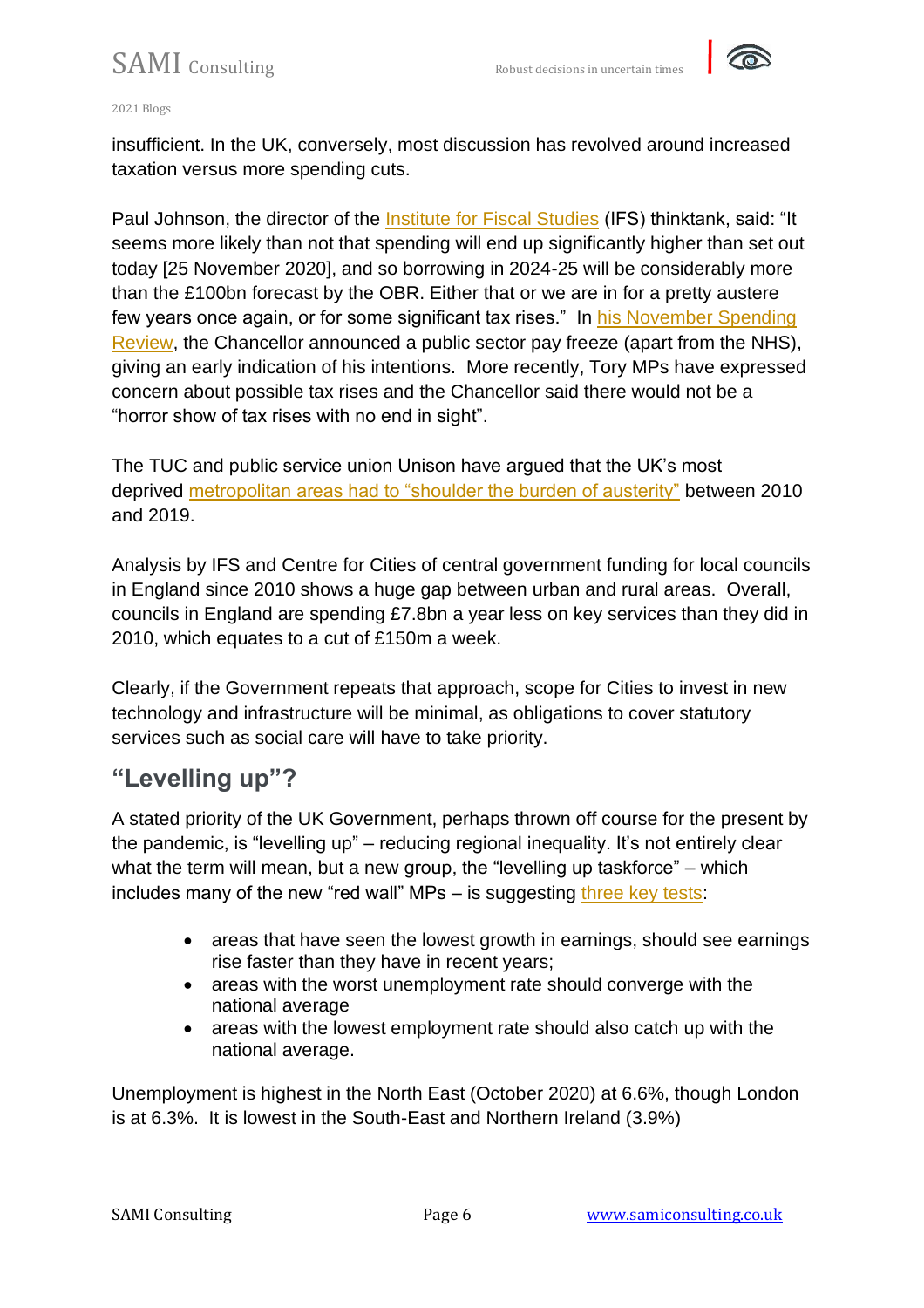

The IFS created a ["left-behind" index](https://www.ifs.org.uk/uploads/CH7-IFS-Green-Budget-2020-Levelling-up.pdf) with components of employment, formal education, incapacity benefit and pay. Nearly all of the North-East region, much of the metropolitan North, and large parts of Wales are in the "most left-behind" category.



"Levelling up" in a general environment of debt reduction would put a huge strain on other, more traditionally Conservative, areas.

The IFS suggest that the economic impact of Brexit is likely to impose a particularly high economic cost on some groups, such as less-educated male workers in bluecollar jobs. Many of these are concentrated in 'left-behind' areas.

The November National Infrastructure Strategy also addresses "levelling up" in areas such as strategic roads and rail, flood defences and broadband. There is a 'Levelling Up Fund' of £4.2bn over five years for the largest city regions outside London, which will be invested in relatively small local infrastructure projects across England and managed by three government departments (MHCLG, DfT and HMT).

## **Devolution.**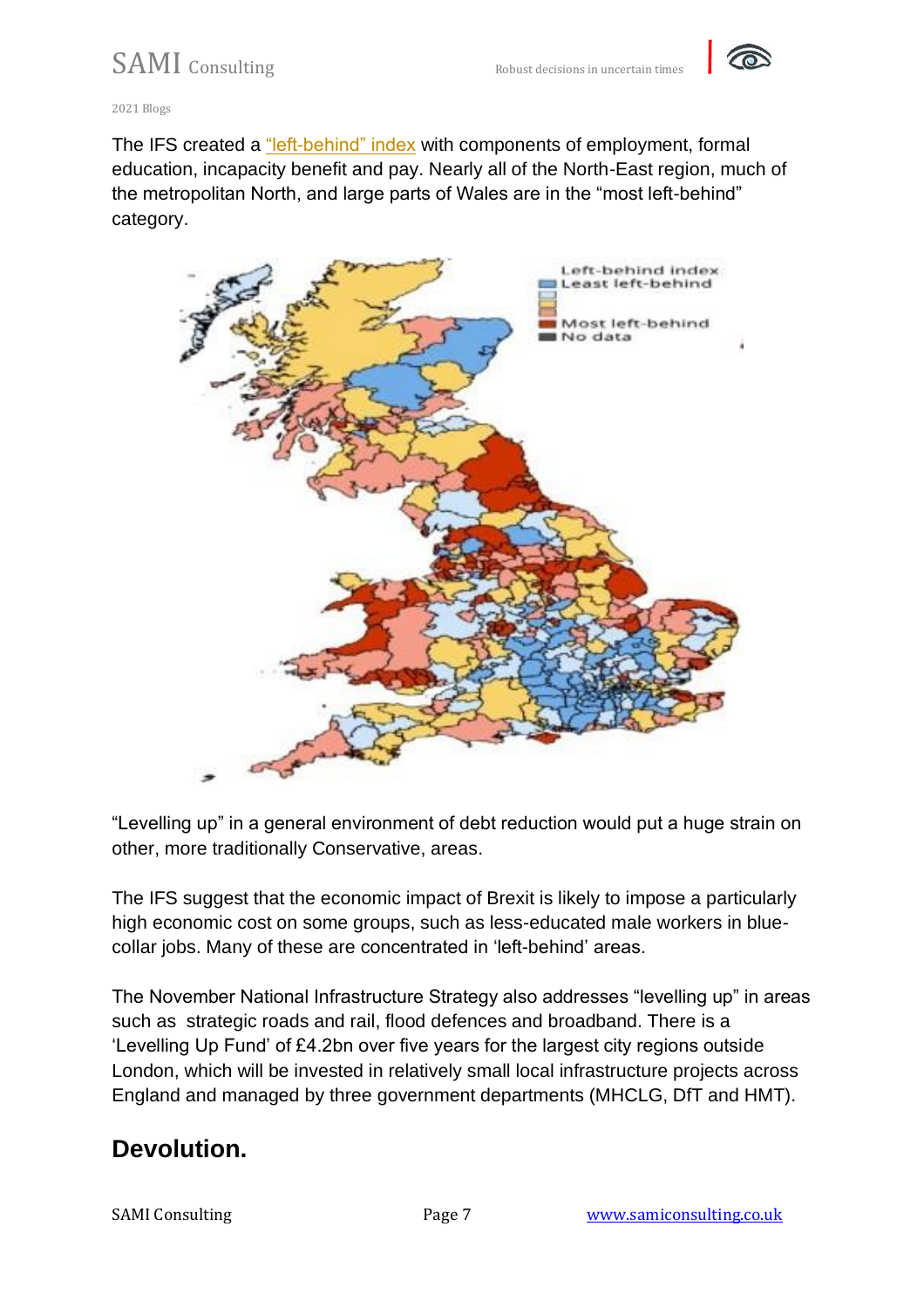

2021 Blogs

Potentially going hand-in-hand with "levelling up" is devolution of decisionmaking. The [white paper on devolution and local recovery,](https://www.ft.com/content/e1e2c392-a2e6-4ac5-9f0e-51e2926b1785) which was expected in September, has been shelved until later this year.

The "Levelling up Fund" is a competition for a pot of money, allocated from the centre, rather than devolution. [The Institute for Government](https://www.instituteforgovernment.org.uk/blog/government-needs-devolve-infrastructure-decision-making-and-spending) is concerned that "disagreements with combined authority mayors and local authorities over the Covid-19 response have stymied the government's enthusiasm for devolution".

Local Mayors argue that devolution allows for a more effective allocation of resources from a single pot than central Government can achieve. We will watch with interest how this debate plays out.

Overall, we see a tension between social changes and new technology, which offer the prospect of novel city developments and innovative services, against the limitations imposed by the pandemic recession and associated political reactions. This tension could be resolved to a degree by greater devolution, but how radical central Government is prepared to be we have yet to see.

Globally, we think the fine images of visionary, inclusive, smart green cities will, when faced with the economic facts of pandemic recession and the chaotic reality of places like Lagos, Kinshasa, Dhaka and Bangalore, become to be seen as idealistic, impractical, unsustainable, and expensive.

*Written by Huw Williams, SAMI Principal. Published 27 Jan 2021*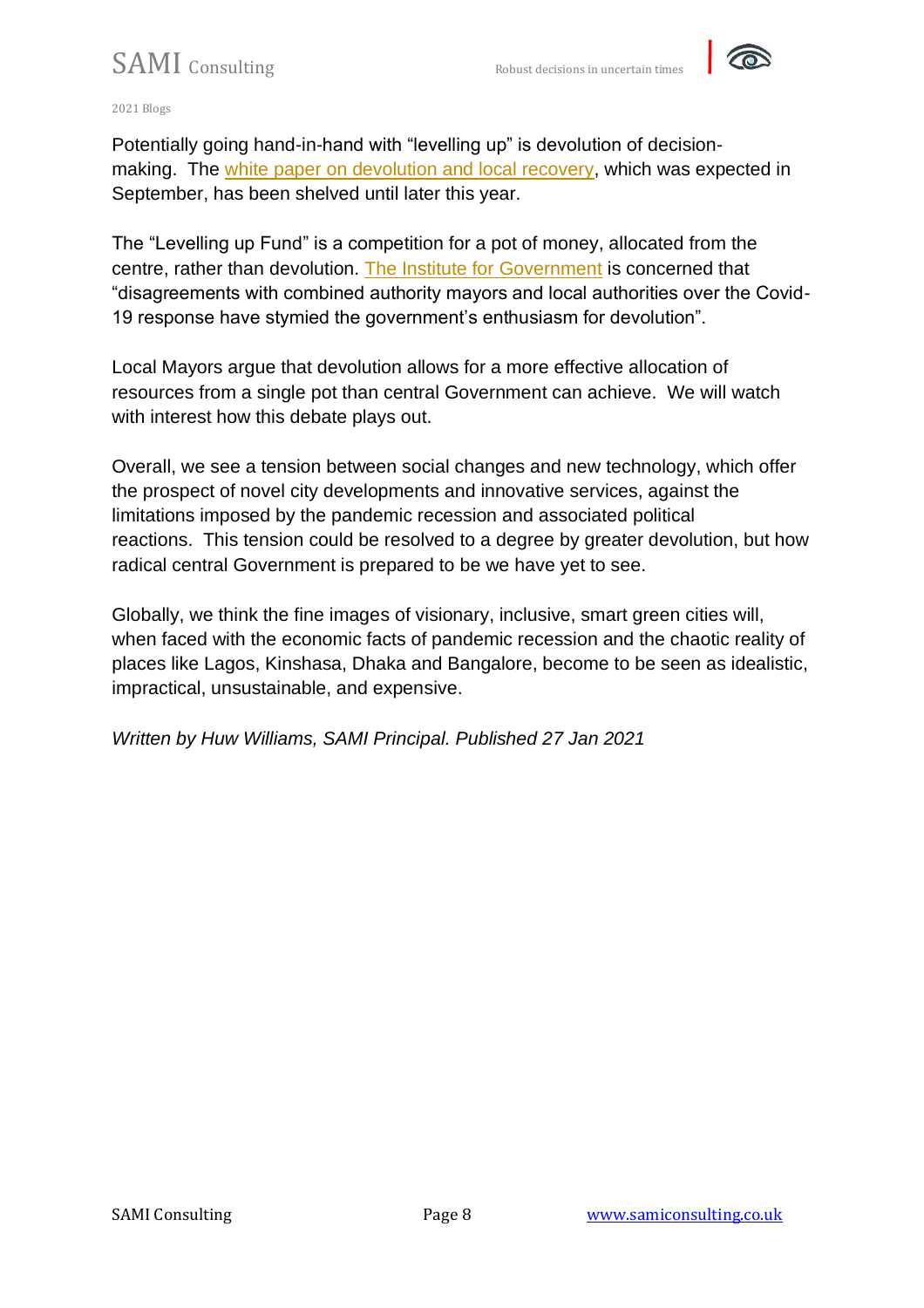

## **POSTNOTE Report on Smart Cities**



*Image by Tumisu from Pixabay*

The UK's [Parliamentary Office for Science and Technology](https://post.parliament.uk/) (POST) produces wellresearched and well-written reports on a good range of subjects. In September (No 656) it produced one focused on [Smart Cities,](https://post.parliament.uk/research-briefings/post-pn-0656/) a much-hyped phenomenon. Many reports on Smart Cities adopt an air of technological determinism, ignoring the economic and social issues inherent in any widespread change, but the POST Note does consider barriers to adoption, possible inequality and citizens' real needs. Indeed, they note the use of alternative labels such as 'connected places' and 'future cities' to reflect the use of technologies beyond urban settings and to focus on the needs of citizens rather than the technology itself.

They first do a quick run through the key technologies and some applications:

- Sensors and actuators: for traffic management, smart streetlights, travel apps
- Communications: 5G, Low-power WAN (for use within buildings)
- Data analysis: ["digital twins"](https://discover.3ds.com/sites/default/files/2020-05/smart-city-technology-collaboration-digital-twin-en.pdf) to model impacts of change.

Other studies on Smart Cities identify more opportunities.

Benefits are taken to be economic (improved job creation, efficiency and productivity savings), environmental (lower emissions, pollution management) and social (safety, engagement). Some evidence for this is referred to, but personally I am sceptical of some of the claims.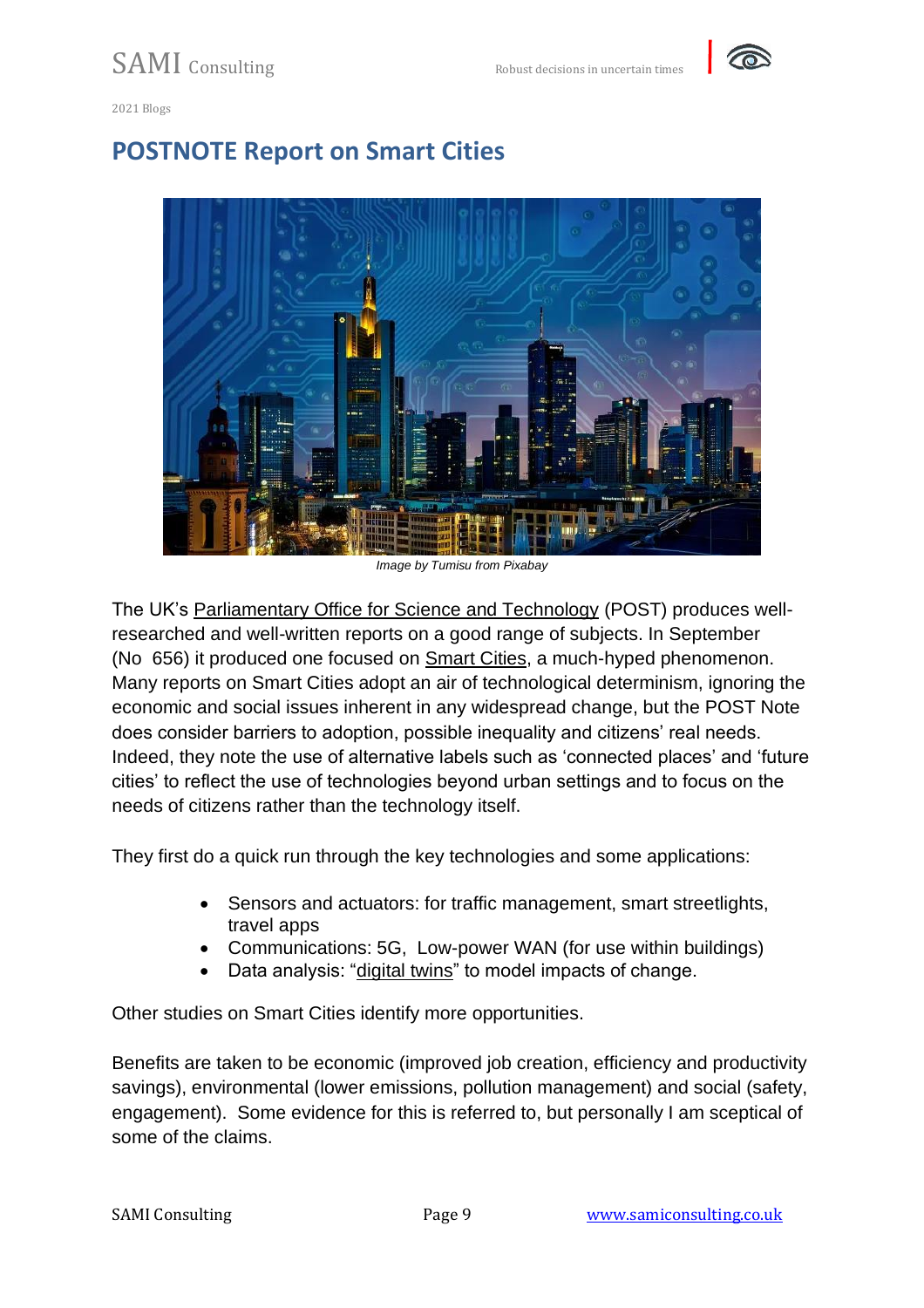

The Note then discusses some of the barriers to implementation:

- Procurement: Local Authorities may lack the technical skills; funding (especially at scale); supplier lock-in.
- Lack of coherent public policy: no central government thrust; mixed interest locally
- Unclear regulatory issues and lack of standards
- Ownership of assets: negotiations with utilities etc
- Data sharing across private/public owners
- Lack of public engagement, prioritising the implementation of novel technologies over the needs of citizens.

Some of these barriers are being addressed, but there are some very tricky political/power issues in there that should make us wary of projecting rapid developments. When many of the benefits seem small or fragmented the drive to enable change is restricted.

Finally, they look at some risks. Although there are some rural applications, most developments are urban (unsurprisingly – the clue is in the name), so inequality may be increased. Inequality is also increased through digital exclusion, if there is a presumption of smartphone use. For example, Fix My Street, an app for reporting maintenance issues, may disproportionately focus on the needs of younger and wealthier citizens.

Security is clearly a major risk. Disrupting traffic management systems is a threat as old as *The Italian Job*. Smart Cities are likely characterised by multiple interconnected systems, making enforcing security critical – and difficult. The risk of data being hacked is high, despite efforts from the National Cyber Security Centre to issue guidance. Amnesty International is also concerned that power over citizens' access to services or places could be passed to commercial interests, in much the same way [as privately owned public spaces](https://www.architectsjournal.co.uk/news/opinion/there-is-nothing-wrong-with-private-companies-managing-public-spaces) give control to unaccountable organisations.

A related risk is privacy. Although data can be anonymised, cross-links between different datasets can make re-identification more possible. The level of monitoring and prospects of links with CCTV systems raise the spectre of social control on a scale such as to threaten civil rights.

Interestingly, the Note doesn't end with any predictions or even offer a view on whether Smart Cities are a good idea. It is clear from the analysis that there are major challenges, but identifying them at least offers the prospect of overcoming them. The POST Note is a good review of a wide range of relevant issues, not blinded by technological optimism. At just 4 pages long (plus 2 pages of extensive references) it is well worth the read as a balanced introduction to the topic.